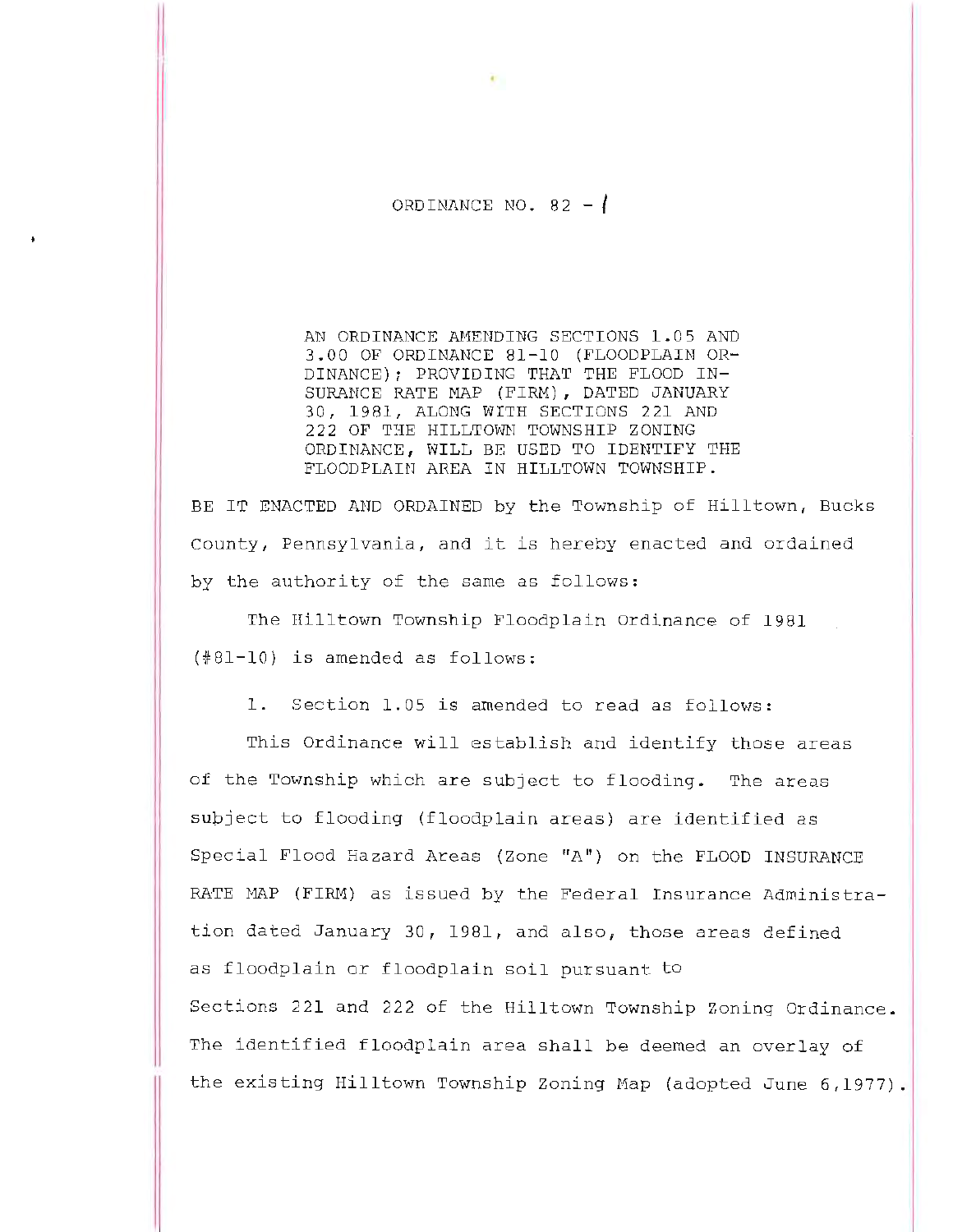Any proposed development or new construction within the identified floodplain area shall be subject to the conditions and restrictions of the particular zoning district (as identified in the Hilltown Township zoning Ordinance of 1977) in which the proposed development or new construction is to be located, as well as the added restrictions and conditions placed upon such activities by this Ordinance.

Further, whenever proposed development or new construction is contemplated in a floodplain area, a zoning permit must be obtained pursuant to Article II of this Ordinance. It is the express desire of this Ordinance to comply with federal and state procedural standards for obtaining permits for development or construction in an identified floodplain area. Those applicants applying for a zoning permit for a proposed development or new construction in an identified floodplain area, in addition to complying with Article II of this Ordinance, must also comply with all non-repetitive administrative requireraents listed in Article VIII of the Hilltown Township Zoning Ordinance of 1977.

It should be noted that the conditions, restrictions and administrative procedures required by this Ordinance apply only to proposed development or new construction in a floodplain area. Any proposed development or new construction located outside of the floodplain area shall be subject to the conditions, restrictions and administrative procedures

2